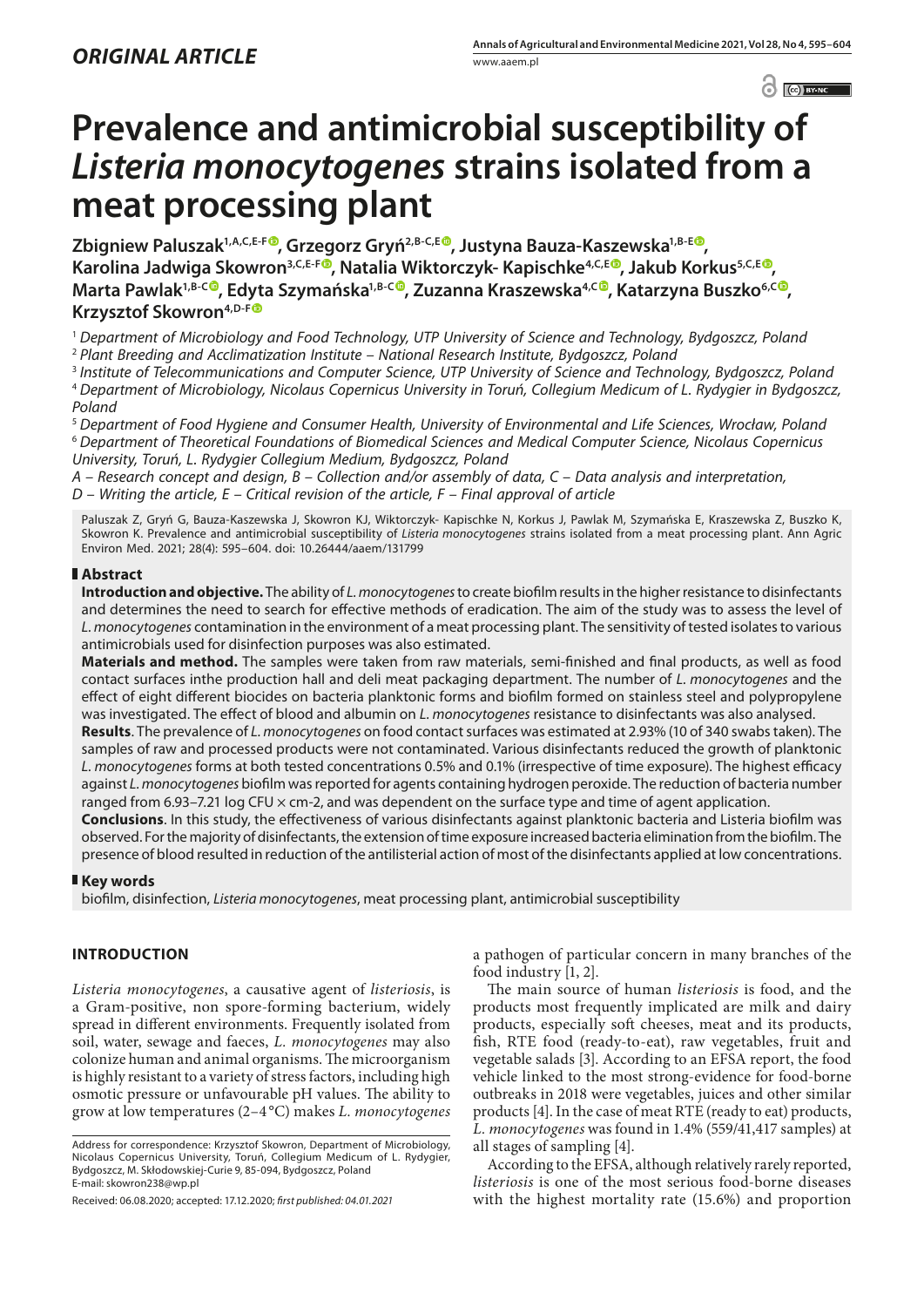of hospitalised cases from all zoonoses in the European Union [4].

Widespread listeriosis outbreaks observed over the last 5 years confirm the increasing threat related to *Listeria* infections. Over 200 deaths have been reported during the largest *L. monocytogenes* outbreak in 2017–2018 in South Africa. Ready-to-eat processed meat products were the source of pathogenic bacilli [5]. During a 2015–2018 multi-country outbreak of *L. monocytogenes* (47 cases, 9 deaths), the source of bacteria was frozen corn [6]. Recent outbreaks include from October 2019 (Germany – 2 deaths; source – deli meat) and from September 2019 (USA – 10 confirmed cases, 1 death;, source – deli meat and cheese) [7].

The contamination of food may occur during all stages of its processing, distribution, sale and preparation by the individual consumers. An important source of *L. monocytogenes* is the equipment used during food processing, as well as all food contact surfaces [8]. *L. monocytogenes* is able to adhere to such surfaces and form biofilm. Biofilm protects the bacteria against physical (dessication) and chemical (disinfectants, antibiotics) agents, but also affect cell-to-cell communication *(quorum sensing)* and is self-organization within the biofilm [9]. Lately, many alternative methods of *L. monocytogenes* inactivation in the food have been investigated, including the use of essential oils, active packaging, and bio-protection [10]. Nonetheless, chemical disinfection seems to be the most effective and economically reasonable way for pathogen elimination in the food processing environment. The most commonly used chemical disinfectants include: chlorine based compounds, iodophores, peroxide compounds, alcohols, aldehydes, surfactants (QAC), nitrogen compounds, organic and inorganic acids, and heavy metal compounds. The composition of the chemical agent, the concentration of working solution and the time of action are crucial for efficient disinfection [11].

The use of chemical disinfectants in the food processing environment is usually based on their effectiveness, confirmed in tests performed on bacteria planktonic form [12]. However, in an industrial environment, bacteria develop a biofilm forming a protective extracellular matrix composed of polysaccharides, proteins and/or extracellular DNA [13]. The presence of by-products during food production (meat juice, pork serum or fat) has been shown to stimulate biofilm development [14, 15]. Possible mechanisms effecting the low effectiveness of conventional biocides on biofilms include inhibition of the diffusion – reaction, associated with the biofilm matrix, slow growth and development of remaining cells subpopulations [10]. In turn, the low effectiveness of disinfectants against biofilms depends, at least partially, on the characteristics of the surface on which the biofilm was formed [16]. It has been shown that cracks or scratches on the surfaces used in the food industry promote the development of biofilms and decrease the effectiveness of antimicrobial conventional disinfectants [17]. Therefore, it is necessary to investigate various types of surfaces when evaluating the effectiveness of biocides against the biofilm of *L. monocytogenes*.

## **OBJECTIVE**

The aim of the study was to assess the incidence of *L. monocytogenes* ina meat processing plant (surfaces,

equipment, food products). The effectiveness of selected disinfectants on planktonic cells and biofilm of bacteria on the polypropylene and stainless steel was also investigated.

## **MATERIALS AND METHOD**

The research material consisted of 340 swabs taken from raw materials, semi-finished and final products (33 swabs), as well as working surfaces and equipment in the production hall (134 swabs) and deli meat packaging department (173 swabs) in a meat processing plant in Northern Poland (sampling in accordance with the PN-ISO 18593 norm) [18]. The swabs were collected immediately after disinfection procedures, as well as during the production process; all the swabs taken at at the same time in a particular sampling term. Sampling procedures took from 3–4 hours, depending on the numbers of swabs collected. The samples were always taken from the sampling area of 100 cm<sup>2</sup>, in three repetitions, from May  $-$ December 2018. The swabs were transported to the meat processing plants in sterile plastic tubes containing sterile liquid medium. The time between sampling procedures and laboratory analysis ranged from 2–4 hours.

**Detection of** *L. monocytogenes.* Isolation of *L. monocytogenes* from the swabs was performed in accordance with the PN-EN ISO 11290–1:2017:07 norm [19]. The samples were incubated in 4.5 ml half-Fraser broth (24 h, 37 °C). Next, 0.1 ml of the suspension was transferred to the Fraser broth (9.9 ml), then, after 48 h incubation at 37°C on the agar medium for *Listeria*, according to Ottaviani and Agosti (ALOA, MERCK). The incubation was carried out for 24–48 hours at 37 °C. Greenblue colonies surrounded by an opaque zone were used for further analysis. All characteristic colonies per plate were used for further analysis.

**DNA isolation.** Total genomic DNA was isolated from the samples using a Genomic Mini AXE Bacteria Spin column kit (A&A Biotechnology, Poland), according to the manufacturer procedure. The concentration and purity of the DNA was verified using biophotometer (Eppendorf BioPhotometer<sup>®</sup> D30).

**Species identification using multiplex-PCR.** Two genes were used for *L. monocytogenes* species identification (Tab. 1) [20, 21]. The PCR mix of 25  $\mu$ L volume contained  $1 \times PCR$  buffer (Promega); 25 mM  $MgCl<sub>2</sub>$  (Promega); 10 mM dNTP Solution Mix (Promega); 10 μM of each primer pair (Oligo.pl); 1 U Taq DNA polymerase (Promega); 2 μL of template DNA (25 ng/µl;  $A_{260}/A_{280}$ =1.92± 0.18), and sterile, double-distilled water. The amplification protocol included: initial DNA denaturation for 2 min at 94 °C; 30 cycles of 30 s denaturation at 94 °C, annealing for 30 s at 50 °C and elongation for 1 min at 72 °C, followed by the final elongation step of 5 min at 72 °C. The

**Table 1.** Primer sequence (Leclercq et al., 2010; Skowron et al., 2018b)

| Primer          | Primer sequence (5      | 3) | Target<br>qene | Information<br>about gene   | Amplicon<br>size [bp] |  |  |
|-----------------|-------------------------|----|----------------|-----------------------------|-----------------------|--|--|
| L1              | CAG CAG CCG CGG TAA TAC |    |                | <b>Typical for</b>          |                       |  |  |
| L <sub>2</sub>  | CTC CAT AAA GGT GAC CCT |    | rrs            | Listeria spp.               | 938                   |  |  |
| LM1             | CCT AAG ACG CCA ATC GAA |    |                | <b>Typical for Listeria</b> |                       |  |  |
| LM <sub>2</sub> | AAG CAC TTG CAA CTG CTC |    | hlyA           | monocytogenes               | 700                   |  |  |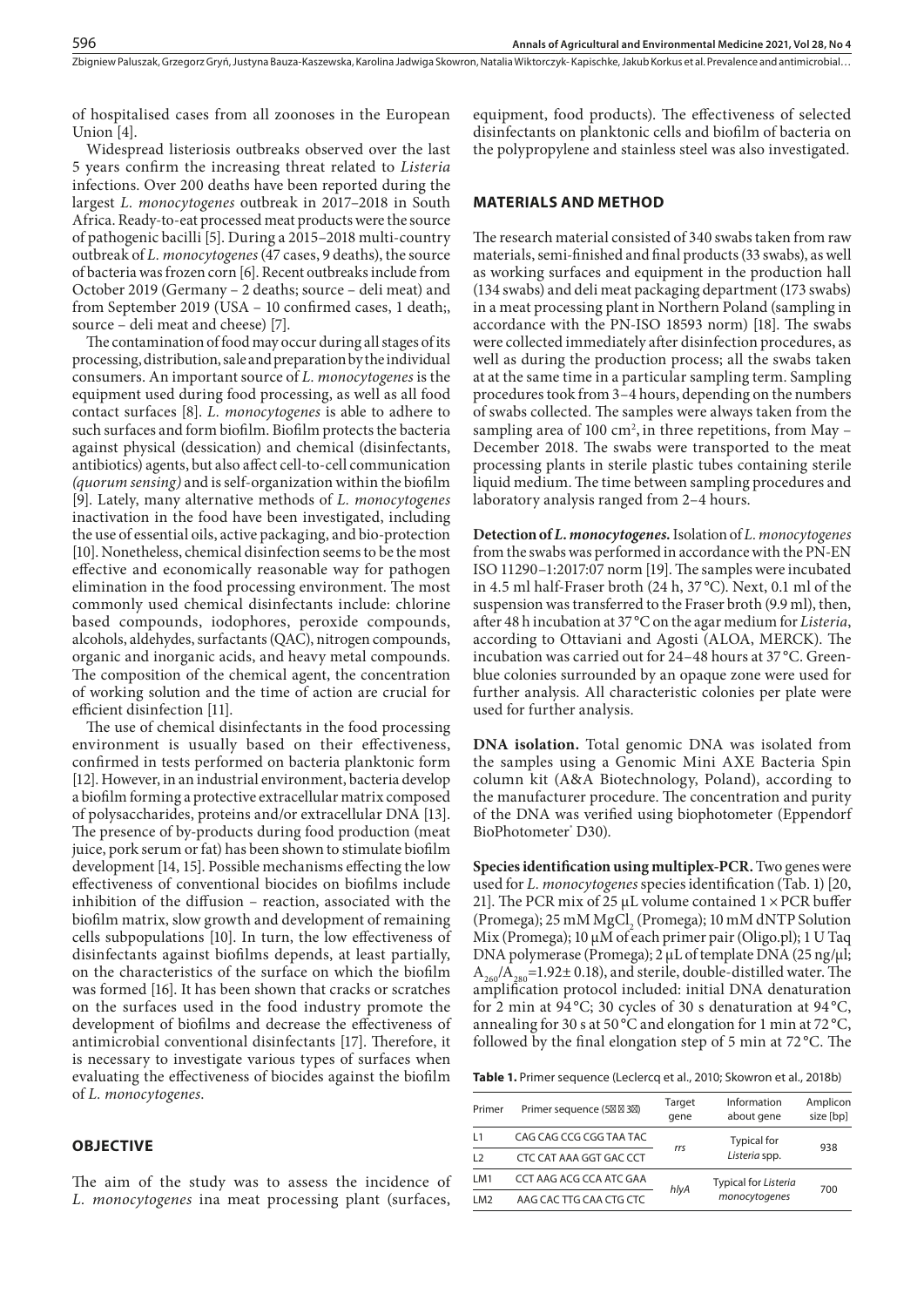PCR reaction was carried out using a thermocycler Eppendorf (Mastercycler® X50). The amplified DNA fragments were separated on 1.5% (w/v) agarose gel, in a TBE buffer, and detected by staining with Midori Green (NIPPON Genetics EUROPE GmbH).

Molecular weights of the fragments were estimated using a 100–1,000 bp DNA molecular marker (A&A Biotechnology, Poland). *Listeria monocytogenes* ATTC 7644 was used as the reference strain.

**Genetic similarity evaluation (RAPD-PCR).** The genetic relatedness of isolates was performed using RAPD-PCR (Random Amplification of Polymorphic DNA) [22]. The reaction included a single primer OPA-11 (5'– CAATCGCCGT–3) [23]. The reaction of 25  $\mu$ L volume contained  $1 \times PCR$  buffer with 2 mM MgCl<sub>2</sub> (Promega); 200 μM dNTP Solution Mix (Promega); 1 μM single OPA-11 primer (Oligo.pl); 1.25 U Taq DNA polymerase (Promega); 3 μL of template DNA (25 ng/μl;  $A_{260}/A_{280}$ =1.92± 0.18) and water.

The amplification protocol included: 6 cycles of initial DNA denaturation for 1 min at 94 °C; annealing for 2 min at 30 °C, and elongation for 1 min at 72 °C, next 35 cycles of denaturation for 15 s at 94 °C; annealing for 40 s at 37 °C, elongation for 35 s at 72 °C, followed by a final extension step of 10 min at 72 °C. The PCR reaction was carried out using a thermocycler Eppendorf (Mastercycler® X50).

The amplified DNA fragments were separated on 2.0% (w/v) agarose gel by eletrophoresis, in a TBE buffer, and detected by staining with Midori Green. To evaluate the genetic similarity, a phylogenetic dendrogram was plotted in the CLIQS 1D Pro software (TotalLab). Clustering analysis was performed using the UPGMA hierarchical grouping technique (Unweighted Pair Group Method of Arithmetic Means). Measures of genetic uniformity among recovered individuals were determined using the dice dissimilarity coefficient.

**Effect of disinfectants on planktonic bacilli of**  *L. monocytogenes.* The effect of 8 disinfectants, containing following active substances, on 6 *L. monocytogenes* isolates of genetically different profiles and the reference strain ATTC 7644 was investigated:

D1 – sodium hydroxide (5-<10%), sodium hypochlorite  $($  <math>\langle 10\%, 5g/100g</math>).

D2 – phosphoric acid (V) (20-<50%), amine (1-<5%), hydrochloric acid (1-<5%), didecyldimethylammonium chloride (5%), propan-2-ol (1-<5%).

D3 – hydrogen peroxide (20 -<50%), acetic acid (10-<20%), peracetic acid (10-<20%).

D4 – nitric acid (V) (20-<50%), phosphoric acid (V) (5-  $<10\%$ ).

D5 – sodium hypochlorite (<10%; 5.2g/100g), sodium hydroxide (-<10%), amines C12–14-alkyldimethyl (4.5g/100g), n-oxides (1-<5%).

D6 – didecyldimethylammonium chloride (5g/100g), quaternary ammonium compounds benzyl C12–16 alkyldimethyl, chlorides (4.5g/100g), propan-2-ol (5-  $<10\%$ ).

D7 – propan-1-ol (45g/100g), propan-2-ol (30g/100g) D8 – propan-1-ol (50%), propan-2-ol (30%).

Three concentrations of disinfectants were applied: 0.01, 0.1 and 0.5% (final concentration).

A sample of 20 μl of bacterial suspension (0.5 McFarland scale –  $7.80 \times 10^7 \, (\pm 1.66 \times 10^7) \, \text{CFU} \times \text{cm}^{-3}$ ) in a sterile brainheart broth (BHI, Beton-Dickinson) was placed in the microtiter plate and 160 μl of the disinfectant was added. The effect of the addition of 2 loading substances – bovine albumin (0.3% solution in demineralized water) and dried blood (0.3% solution in demineralized water) was also assessed. For that, 20 μl of bacterial suspension and 20 μl loading substance were mixed with 160 μl of disinfectant at the concentration given above. The disinfectant action was determined after 1 and 5 min. Then, 20 μl of the tested sample was transferred into 180 μl of neutralizing solution, i.e. nutrient broth (1,000 ml), lecithin (3.0 g l<sup>-1</sup>), histidine 1 (1.0 g l−1), anhydrous sodium thiosulphate (7.84 g l−1) and Tween 80 (30.0 g l<sup>−1</sup>) [24], and was incubated for 2 min at room temperature. Next, 20μl of the neutralised solution of each sample was placed onto Tryptic Soya Agar (TSA, Merck) and was incubated for 24h incubation at 37 °C.

**Biofilm formation by** *L. monocytogenes* **strains on 2 surfaces, and the effect of disinfectants on cells in the biofilm.** The surfaces tested included elements made of stainless steel and polypropylene (size: 10 mm×20 mm). The fragments were cut using hydroabrasive technology, and sterilized by washing with 70% ethanol, rinsing with deionized water, drying and irradiation with high energy electron beam (25 kGy) (limiting the effect of high temperature on surface properties). Suspensions of the previously tested *L. monocytogenes* strains and the reference *L. monocytogenes* strain ATTC 7644 (0.5 McFarland scale) in a sterile brainheart broth (BHI, Beton-Dickinson) were prepared. The tested surfaces were immersed in such a bacterial suspension and transferred to a fresh sterile BHI broth every 24 h (37˚C). After 72 h, the surfaces were rinsed twice with buffered saline (0.9% PBS; Avantor).

The surfaces covered with a biofilm, were placed in disinfectant solutions prepared according to the PN-EN-1276 norm [25].

Disinfectants were applied for 1 min and 5 min in the concentration of 0.5% for D1 – D6 disinfectants (except D3 disinfectant, applied on the biofilm formed on stainless steel in concentration of 0.3%). Undiluted disinfectants D7 and D8 were used in the experiment. Exposure times to disinfectants were established based on previously conducted pre-experimental trials.

The steel and polypropylene fragments were then immersed in a neutralizing solution (2 min), transferred into PBS and sonicated for 10 min (30 kHz, 150 W). A series 10 fold dilutions of the suspension in physiological saline were plated onto Tryptic Soya Agar (TSA, Merck). After 24–48 h incubation at 37 °C, the recovered colonies were counted and expressed as the logarithm of the number of colony-forming units (CFU) per  $1 \text{ cm}^2$  of the surface tested. Logarithmic declines in the number of *L. monocytogenes* after disinfectant application, relative to the control, were calculated. Each experiment was repeated 3 times for all tested strains. As a control, hard water was used instead of disinfectant.

**Statistical analysis.** Mixed models with random effects where applied in order to analyze the declines in bacteria number, dependent on time, surface and disinfectant type. The Maximum likelihood method was applied for estimating the variance. All analyses were performed in R software.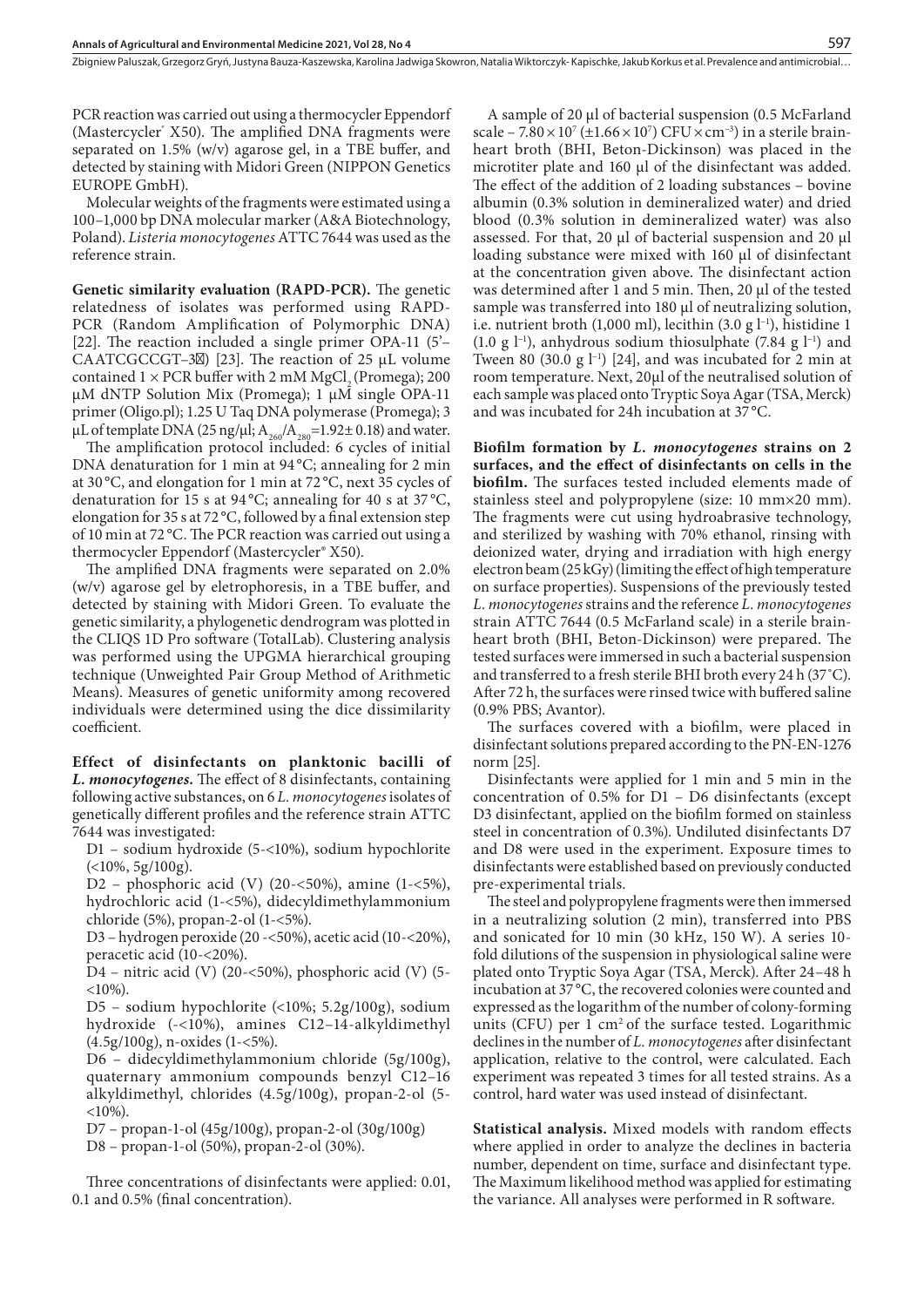Further statistical analysis was performed using Statistica 12.0 PL tools (StatSoft). The normality of data distribution for the calculated logarithmic declines in the number of *L. monocytogenes* bacilli and the means for all strains tested was checked using the Shapiro-Wilk test. A two-way analysis of variance (ANOVA with Tukey *post hoc* test ( $p \le 0.05$ ) were used to determine whether the significant differences existed between the experimental groups. The surface and disinfectant types were considered as the independent variables, while the logarithmic decline of bacteria number as a dependent variable.

## **RESULTS**

**Species identification.** Twenty of the strains isolated from the analyzed samples were confirmed to be *Listeria* spp. (14 from the production hall and 6 from the deli meat packaging department). The presence of *hlyA* and *rrs* genes was detected in 10 isolates (6 from the production hall and 4 from the deli meat packaging department), which were classified as *L. monocytogenes* (2.93% of all samples tested) (Tab. 2). None of the raw material, semi-final and final meat product samples, contained *Listeria* spp.

**Table 2.** Characteristic of *L. monocytogenes* isolates

| L. monocytogenes strain | Isolation date | Sample origin                   |
|-------------------------|----------------|---------------------------------|
| Lm <sub>1</sub>         | 15.05.18       | meat saw grill                  |
| Lm <sub>2</sub>         | 04.06.18       | smokehouse flooring             |
| Lm <sub>3</sub>         | 04.06.18       | smokehouse sewage grate         |
| Lm <sub>4</sub>         | 13.06.18       | meat trolley                    |
| Lm <sub>5</sub>         | 25.06.18       | corridor sewage grate           |
| Lm <sub>6</sub>         | 06.08.18       | smokehouse flooring             |
| Lm <sub>7</sub>         | 06.08.18       | brinemixer                      |
| Lm8                     | 06.08.18       | flooring in containers wash     |
| Lm9                     | 22.10.18       | meat mincer                     |
| Lm10                    | 19.11.18       | flooring in pallet (palox) wash |
|                         |                |                                 |

**Genetic relatedness of** *L. monocytogenes* **strains.** The analysis of genetic similarity of *L. monocytogenes* isolates revealed the presence of 2 major phylogenetic groups. Six genetically different profiles were found. Strains Lm9/ Lm6/ Lm3,/Lm2 and Lm8/Lm7 represented single genotypes (Fig. 1).

#### **Table 3.** Results of using mixed models with random effects

| Value      | Std.Error | DF  | t-value    | p-value  |  |
|------------|-----------|-----|------------|----------|--|
| 2.35584    | 0.35089   | 183 | 6.71399    | $\Omega$ |  |
| 1.88142    | 0.27251   | 183 | 6.90399    | $\Omega$ |  |
| 0.75142    | 0.27251   | 183 | 2.757395   | 0.00642  |  |
| 0.2222     | 0.05811   | 183 | 3.82377    | 0.00018  |  |
|            |           |     |            |          |  |
| Value      | Std.Error | DF  | t-value    | p-value  |  |
| 2.63227    | 0.31944   | 176 | 8.24028    | 0        |  |
| 1.98023    | 0.20472   | 176 | 9.67289    | 0        |  |
| 0.85023    | 0.20472   | 176 | 4.15314    | 5.00E-05 |  |
| $-0.60083$ | 0.40044   | 176 | $-1.50044$ | 0.13529  |  |
| 2.89000    | 0.40044   | 176 | 7.21708    | $\Omega$ |  |
| $-0.77125$ | 0.40044   | 176 | $-1.92601$ | 0.05571  |  |
| $-0.33292$ | 0.40044   | 176 | $-0.83138$ | 0.40689  |  |
| $-0.34917$ | 0.40044   | 176 | $-0.87196$ | 0.38442  |  |
| 2.01083    | 0.40044   | 176 | 5.02157    | $\Omega$ |  |
| 2.54591    | 0.43532   | 176 | 5.84832    | 0        |  |
| 1.18727    | 0.65019   | 176 | 1.82605    | 0.06954  |  |
|            |           |     |            |          |  |

**Results of statistical analysis.** The results of using mixed models with random effects where applied in order to analyze the declines in bacteria number dependent on time, surface and disinfectant type is presented in Table 3.

Time 2 has an impact on declines in bacteria number in relation to Time 1. Shifting from Time 1 to Time 2 increases the decline by 1.88 if the surface and disinfectant are constant.

Surface S has an impact on declines in bacteria number in relation to Surface P. Shifting from a Surface P to Surface S increases the declines by 0.75 if time and disinfectant are constant.

Disinfectant has an impact on declines in bacteria number. Changing the disinfectant increases the declines by 0.22 if the surface and time are constant.

**Effect of disinfectants on planktonic bacilli of**  *L. monocytogenes.* The most effective anti-isterial agents were D1 (sodium hydroxide, sodium hypochlorite), D2 (phosphoric acid (V), amine, hydrochloric acid, didecyldimethylammonium chloride, propan-2-ol), D5 (sodium hypochlorite, sodium hydroxide, amines C12–14-alkyldimethyl, n-oxides) and D6 (didecyldimethylammonium chloride, quaternary ammonium compounds, and propan-2-ol). The majority of these



**Figure 1.** Genetic similarity dendrogram of the *Listeria monocytogenes* isolates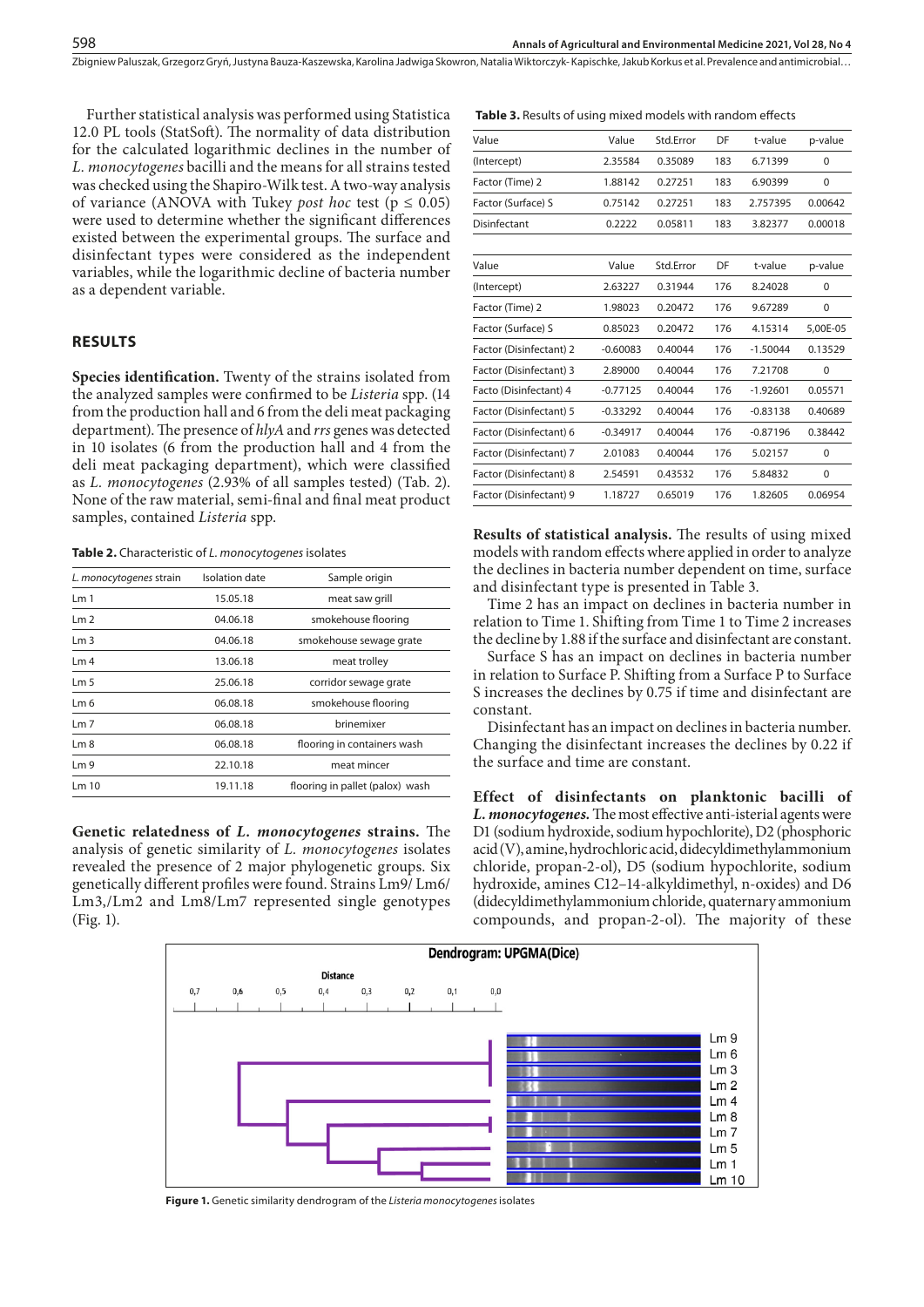# Annals of Agricultural and Environmental Medicine 2021, Vol 28, No 4

Zbigniew Paluszak, Grzegorz Gryń, Justyna Bauza-Kaszewska, Karolina Jadwiga Skowron, Natalia Wiktorczyk- Kapischke, Jakub Korkus et al. Prevalence and antimicrobial…

## **Table 4.** Effect of disinfectants and loading substances on *L. monocytogenes* planktonic cells

|                                               |                                        | Disinfectant                                                         |             |              |              |              |              |              |              |        |         |              |              |              |                                               |        |              |                          |              |              |             |        |              |              |         |
|-----------------------------------------------|----------------------------------------|----------------------------------------------------------------------|-------------|--------------|--------------|--------------|--------------|--------------|--------------|--------|---------|--------------|--------------|--------------|-----------------------------------------------|--------|--------------|--------------------------|--------------|--------------|-------------|--------|--------------|--------------|---------|
|                                               |                                        | D <sub>1</sub><br>D <sub>2</sub><br>D <sub>3</sub><br>D <sub>4</sub> |             |              |              |              |              |              |              |        |         |              |              |              |                                               |        |              |                          |              |              |             |        |              |              |         |
|                                               | Time of disinfectant application [min] |                                                                      |             |              |              |              |              |              |              |        |         |              |              |              |                                               |        |              |                          |              |              |             |        |              |              |         |
| L. monoytogenes strain                        |                                        | $\mathbf{1}$                                                         |             |              | 5            |              |              | $\mathbf{1}$ |              |        | 5       |              |              | $\mathbf{1}$ |                                               |        | 5            |                          |              | $\mathbf{1}$ |             |        | 5            |              | Control |
|                                               | Disinfectant concentration [%]         |                                                                      |             |              |              |              |              |              |              |        |         |              |              |              |                                               |        |              |                          |              |              |             |        |              |              |         |
|                                               | 0.5                                    | 0.1                                                                  | 0.01        | 0.5          | 0.1          | 0.01         | 0.5          | 0.1          | 0.01         | 0.5    | 0.1     | 0.01         | 0.5          | 0.1          | 0.01                                          | 0.5    | 0.1          | 0.01                     | 0.5          | 0.1          | 0.01        | 0.5    | 0.1          | 0.01         |         |
| L <sub>1</sub>                                | S                                      | S                                                                    | S           | S            | S            | S            | S            | S            | $\mathbf{I}$ | S      | S       | S            | S            | $\mathbf{I}$ | R                                             | S      | S            | R                        | R            | R            | R           | S      | R            | R            | R       |
| L <sub>2</sub>                                | S                                      | S                                                                    | S           | S            | S            | S            | S            | S            | $\mathbf{I}$ | S      | S       | S            | S            | S            | R                                             | S      | S            | R                        | $\mathbf{I}$ | R            | R           | S      | R            | R            | R       |
| L <sub>4</sub>                                | S                                      | S                                                                    | S           | S            | S            | S            | S            | S            | $\mathbf{I}$ | S      | S       | S            | S            | $\mathbf{I}$ | R                                             | S      | S            | R                        | R            | R            | R           | S      | R            | R            | R       |
| L <sub>5</sub>                                | S                                      | S                                                                    | S           | S            | S            | S            | S            | S            | $\mathbf{I}$ | S      | S       | T            | S            | S            | R                                             | S      | S            | T                        | R            | R            | R           | S      | R            | R            | R       |
| L7                                            | S                                      | S                                                                    | -1          | S            | S            | -1           | S            | S            | $\mathbf{I}$ | S      | S       | T            | S            | S            | R                                             | S      | S            | $\mathbf{I}$             | $\mathbf{I}$ | T            | R           | S      | $\mathbf{I}$ | R            | R       |
| L10                                           | S                                      | S                                                                    | S           | S            | S            | S            | S            | S            | $\mathbf{I}$ | S      | S       | $\mathbf{I}$ | S            | S            | $\mathsf{R}$                                  | S      | S            | T                        | T            | R            | R           | S      | R            | R            | R       |
| Disinfectant+loading substance: 0.3% albumine |                                        |                                                                      |             |              |              |              |              |              |              |        |         |              |              |              |                                               |        |              |                          |              |              |             |        |              |              |         |
| L <sub>1</sub>                                | T                                      | S                                                                    | R           | S            | S            | R            | S            | S            | R            | S      | S       | R            | $\mathbf{I}$ | S            | R                                             | S      | S            | T                        | R            | R            | R           | S      | R            | R            | R       |
| L <sub>2</sub>                                | $\mathbf{I}$                           | R                                                                    | R           | S            | R            | R            | S            | S            | R            | S      | S       | R            | S            | $\mathbf{I}$ | R                                             | S      | S            | $\mathbf{I}$             | R            | R            | R           | S      | R            | R            | R       |
| L4                                            | S                                      | R                                                                    | R           | S            | R            | R            | S            | S            | R            | S      | S       | R            | S            | S            | R                                             | S      | S            | $\mathbf{I}$             | R            | R            | R           | S      | R            | R            | R       |
| L <sub>5</sub>                                | $\mathsf{L}$                           | R                                                                    | R           | S            | R            | R            | S            | L            | R            | S      | S       | R            | S            | S            | R                                             | S      | S            | S                        | R            | R            | R           | S      | R            | R            | R       |
| L7                                            | $\mathsf{L}$                           | R                                                                    | R           | S            | R            | R            | S            | T            | R            | S      | S       | R            | S            | S            | R                                             | S      | S            | R                        | R            | R            | R           | S      | R            | R            | R       |
| L10                                           | S                                      | R                                                                    | R           | S            | R            | R            | S            | S            | R            | S      | S       | R            | S            | S            | R                                             | S      | S            | S                        | R            | R            | R           | S      | R            | R            | R       |
|                                               |                                        |                                                                      |             |              |              |              |              | S            |              |        |         |              |              |              | Disinfectant+loading substance: 0.3% blood    |        |              |                          |              |              |             |        |              |              |         |
| L1<br>L <sub>2</sub>                          | S                                      | S                                                                    | R           | S            | S<br>S       | R            | S            | S            | $\mathbf{I}$ | S      | S<br>S  | $\mathbf{I}$ | S            | S            | R                                             | S      | S            | R                        | R            | R            | R           | S      | R            | R            | R       |
| L4                                            | S<br>S                                 | S<br>S                                                               | R<br>R      | S<br>S       | S            | R<br>R       | S<br>S       | S            | R<br>R       | S<br>S | S       | T<br>T       | S<br>S       | S<br>S       | R<br>R                                        | S<br>S | S<br>S       | R<br>R                   | R<br>R       | R<br>R       | R<br>R      | S<br>S | R<br>R       | R<br>R       | R<br>R  |
| L <sub>5</sub>                                | S                                      | S                                                                    | R           | S            | S            | R            | S            | S            | R            | S      | S       | L            | S            | S            | R                                             | S      | S            | R                        | T            | R            | R           | S      | $\mathsf{L}$ | R            | R       |
| L7                                            | S                                      | S                                                                    | R           | S            | S            | R            | S            | S            | $\mathbf{I}$ | S      | S       | T            | S            | S            | R                                             | S      | S            | R                        | R            | R            | R           | S      | $\mathbf{I}$ | R            | R       |
| L10                                           | S                                      | $\overline{\phantom{a}}$                                             | R           | S            | $\mathbf{I}$ | R            | S            | S            | $\mathbf{I}$ | S      | S       | T            | S            | S            | R                                             | S      | S            | R                        | R            | R            | R           | S      | $\mathbf{I}$ | R            | R       |
|                                               |                                        |                                                                      |             |              |              |              |              |              |              |        |         |              |              |              |                                               |        |              |                          |              |              |             |        |              |              |         |
| L1                                            | S                                      | S                                                                    | S           | S            | S            | S            | S            | S            | S            | S      | S       | S            | S            | ${\sf R}$    | T                                             | S      | S            | S                        | R            | R            | R           | S      | R            | R            | R       |
| L <sub>2</sub>                                | S                                      | S                                                                    | S           | S            | S            | S            | S            | S            | S            | S      | S       | S            | S            | S            | $\mathbf{I}$                                  | S      | S            | S                        | S            | S            | R           | S      | S            | R            | R       |
| L4                                            | S                                      | $\mathbf{I}$                                                         | S           | S            | S            | S            | S            | S            | S            | S      | S       | S            | S            | $\mathbf{I}$ | R                                             | S      | $\mathbf{I}$ | $\mathbf{I}$             | S            | S            | R           | S      | S            | R            | R       |
| L <sub>5</sub>                                | S                                      | S                                                                    | S           | S            | S            | S            | S            | S            | $\mathbf{I}$ | S      | S       | S            | S            | S            | R                                             | S      | S            | $\overline{\phantom{a}}$ | S            | S            | R           | S      | S            | $\mathbf{I}$ | R       |
| L7                                            | S                                      |                                                                      | S           | S            | S            | S            | S            | S            |              | S      | S       | S            | S            | S            | R                                             | S      | S            | 1                        | S            |              | R           | S      | S            | R            | R       |
| L10                                           | S                                      | S                                                                    | S           | S            | S            | S            | S            | S            | $\mathbf{I}$ | S      | S       | S            | S            | $\mathbf{I}$ | R                                             | S      | S            | T                        | S            | S            | R           | S      | S            | R            | R       |
|                                               |                                        |                                                                      |             |              |              |              |              |              |              |        |         |              |              |              | Disinfectant+loading substance: 0.3% albumine |        |              |                          |              |              |             |        |              |              |         |
| L1                                            | S                                      | $\mathsf R$                                                          | $\mathsf R$ | S            | ${\sf R}$    | $\mathsf R$  | S            | S            | R            | S      | S       | R            | S            | S            | $\mathsf R$                                   | S      | S            | $\mathbf{I}$             | S            | S            | $\mathsf R$ | S      | S            | R            | R       |
| L <sub>2</sub>                                | $\mathbf{I}$                           | R                                                                    | R           | S            | R            | R            | S            | S            | R            | S      | S       | R            | S            | S            | R                                             | S      | S            | S                        | S            | S            | ${\sf R}$   | S      | S            | R            | R       |
| L4                                            | L                                      | R                                                                    | R           | S            | R            | ${\sf R}$    | $\mathbf{I}$ | S            | R            | S      | S       | R            | S            | S            | R                                             | S      | S            | $\mathbf{I}$             | S            | S            | R           | S      | S            | R            | R       |
| L <sub>5</sub>                                | $\mathbf{L}$                           | R                                                                    | R           | S            | R            | R            | S            | S            | R            | S      | S       | R            | S            | S            | $\mathsf{R}$                                  | S      | S            | S                        | S            | S            | $\mathsf R$ | S      | S            | R            | R       |
| L7                                            | $\mathbf{L}$                           | R                                                                    | R           | $\mathbf{I}$ | R            | ${\sf R}$    | S            | S            | R            | S      | S       | R            | S            | $\mathbf{I}$ | $\mathbf{I}$                                  | S      | S            | S                        | S            | S            | ${\sf R}$   | S      | S            | R            | R       |
| L10                                           | S                                      | ${\sf R}$                                                            | R           | S            | R            | $\mathsf R$  | S            | S            | R            | S      | S       | R            | S            | S            | $\mathbf{I}$                                  | S      | S            | S                        | S            | S            | ${\sf R}$   | S      | S            | R            | R       |
|                                               |                                        |                                                                      |             |              |              |              |              |              |              |        |         |              |              |              | Disinfectant+loading substance: 0.3% blood    |        |              |                          |              |              |             |        |              |              |         |
| L1                                            | S                                      | S                                                                    | R           | S            | S            | $\mathsf{R}$ | S            | S            | R            | S      | S       | $\mathbf{I}$ | S            | S            | S                                             | S      | S            | S                        | S            | S            | R           | S      | S            | R            | R       |
| L <sub>2</sub>                                | S                                      | S                                                                    | R           | S            | S            | ${\sf R}$    | S            | S            | $\mathbf{I}$ | S      | S       | $\mathsf{I}$ | S            | S            | $\mathbf{I}$                                  | S      | S            | $\mathsf S$              | S            | S            | R           | S      | S            | R            | R       |
| L4                                            | S                                      | $\mathbf{I}$                                                         | R           | S            | S            | R            | S            | S            | $\mathbf{I}$ | S      | $\sf S$ | $\mathbf{I}$ | S            | S            | $\mathbf{L}$                                  | S      | S            | S                        | S            | S            | R           | S      | S            | R            | R       |
| L <sub>5</sub>                                | S                                      | S                                                                    | R           | S            | S            | $\mathsf{R}$ | S            | S            | R            | S      | S       | $\mathbf{I}$ | S            | S            | $\mathsf{R}$                                  | S      | S            | $\mathbf{I}$             | S            | S            | R           | S      | S            | R            | R       |
| L7                                            | S                                      | S                                                                    | R           | S            | S            | ${\sf R}$    | S            | S            | $\mathsf{I}$ | S      | S       | S            | S            | S            | R                                             | S      | S            | $\mathsf{I}$             | S            | S            | R           | S      | S            | R            | R       |
| L10                                           | S                                      | S                                                                    | R           | S            | S            | ${\sf R}$    | S            | S            | L            | S      | S       | S            | S            | S            | R                                             | S      | S            | T                        | S            | S            | R           | S      | S            | $\mathsf{R}$ | R       |

S – susceptible, I – intermediate, R – resistant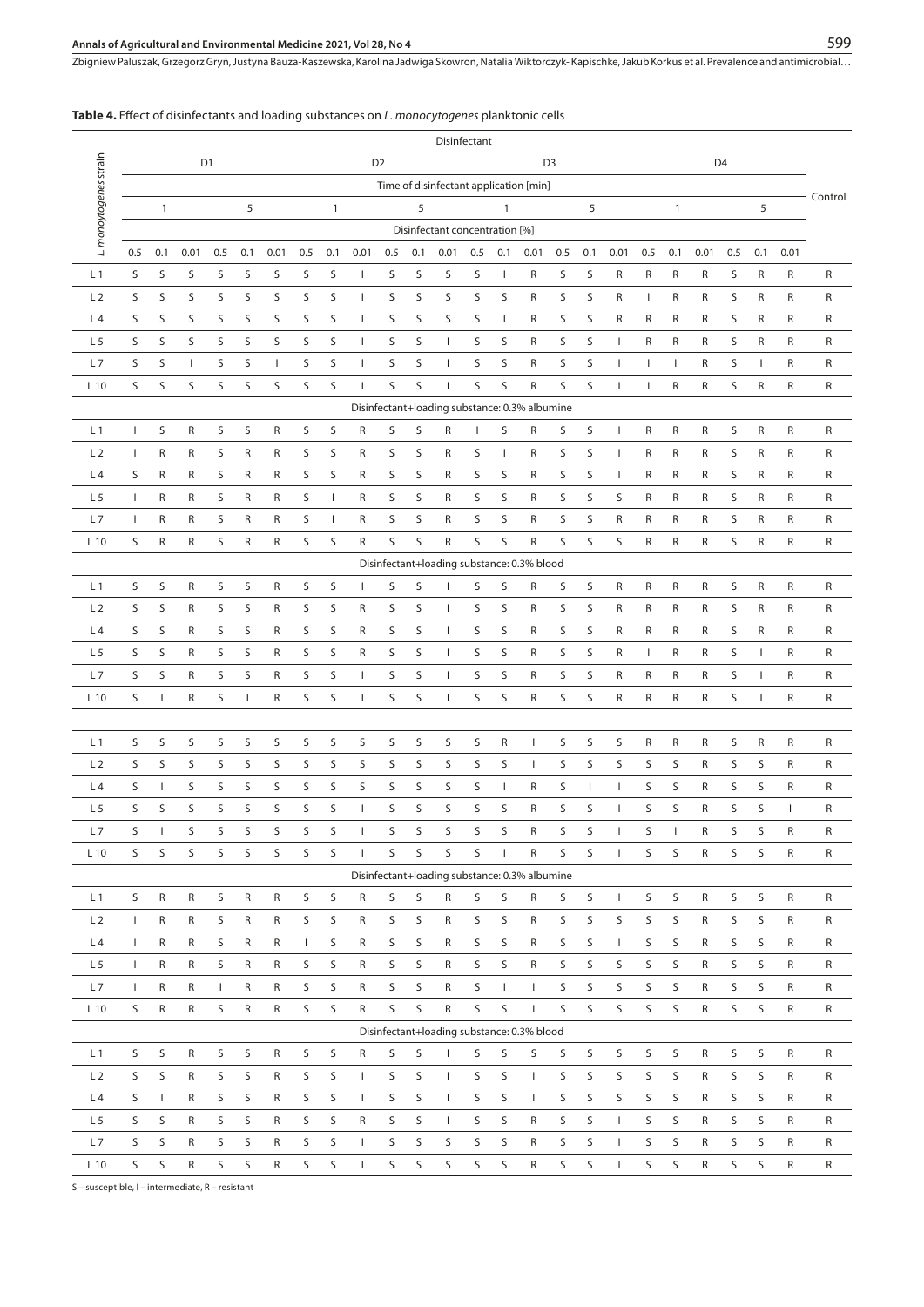disinfectants inhibited almost all *L. monocytogenes* strains tested at concentrations of 0.5% and 0.1%, irrespective of the time exposure. The addition of albumin and blood decreased the effectiveness of D1 and D5 agents at concentrations 0.1 and 0.01%. In the case of D2 and D6 disinfectants, albumin addition resulted in lower anti-listerial efficiency at 0.01% concentration (Tab. 4).

The lowest susceptibility of *L. monocytogenes* strains was recorded for D4 disinfectant (nitric acid (V), phosphoric acid (V), which reduced bacilli only at the highest concentration of 0.5%. The addition of albumin and blood did not affect its efficacy (Tab. 4).

## **Effect of disinfectants on** *L. monocytogenes* **cells in biofilm.**

All the disinfectants applied in the study reduced the number of *L. monocytogenes* cells in the biofilm formed on the tested surfaces. Both the surface type and time of disinfectant exposure affected the level of bacterial reduction (Fig. 2).

Regardless of the disinfectant composition, after 1 minute exposure, a higher anti-listerial activity was observed on the steel surface. However, for almost all of disinfectants tested (except D6), no significant differences were noticed between the steel and polypropylene. The best efficacy was observed for D3 (containing hydrogen peroxide, acetic acid, peracetic acid), D7 and D8 (containing propan-1-ol, propan-2-ol). The decrease in bacilli number ranged from 5.99– 6.93 log CFU×cm−2 and from 5.21–6.7 CFU×cm−2 for the steel and polypropylene, respectively, and was significantly higher compared to all other compounds. In turn, the lowest reduction in the *L. monocytogenes* number after 1-min exposure was reported for D4 disinfectants (containing nitric (V) and phosphoric acids) and hardly exceeded 1 log  $CFU \times cm^{-2}$  (Fig. 2).

The extension of disinfectant exposure increased the reduction of bacterial cells in the biofilm. Five of 8 agents tested demonstrated higher effectiveness against *L. monocytogenes* on steel surface, but significant differences were noted only for 1 disinfectant – D6 (didecyldimethylammonium chloride, QAC). The greatest efficiency of the tested compounds after 5 min contact on both surfaces was observed for D3, D7 and D8 disinfectants. The highest logarithmic decrease in the number of bacilli (7.21 log  $CFU \times cm^{-2}$ ) was recorded in the case of D3 disinfectant on a polypropylene surface (Fig. 3).

## **DISCUSSION**

*L. monocytogenes* is a pathogen posing a threat to consumers due to its presence in food processing plants, and the high mortality rate for listeriosis. Among the main sources of *L. monocytogenes* are meat and sausages. Five deaths related to *L. monocytogenes* isolated from pig meat were reported in Germany and the Netherlands in October 2019 [26]. The presence of *L. monocytogenes* in meat processing plants has been noted by many researchers [27, 28]. The main source of the bacteria was the raw materials delivered to the plant. Since insufficient cleaning and disinfection procedures did not eliminate *L. monocytogenes*, transmission within the production hall occurred, resulting in the increased risk of secondary contamination of the final products [28]. Cleaning and disinfection procedures, especially in hard-to-reach places, are often insufficient to eliminate microorganisms from the food processing environment. In the current study, 20 strains of *Listeria* spp. were isolated, 14 from the production hall and 6 from the deli meat packaging department. *L. monocytogenes* strains, whose presence was confirmed in 2.93% of all samples tested, were also isolated only from production areas – 6 from the production hall and 4 from the deli meat packaging department. No *Listeria* spp.



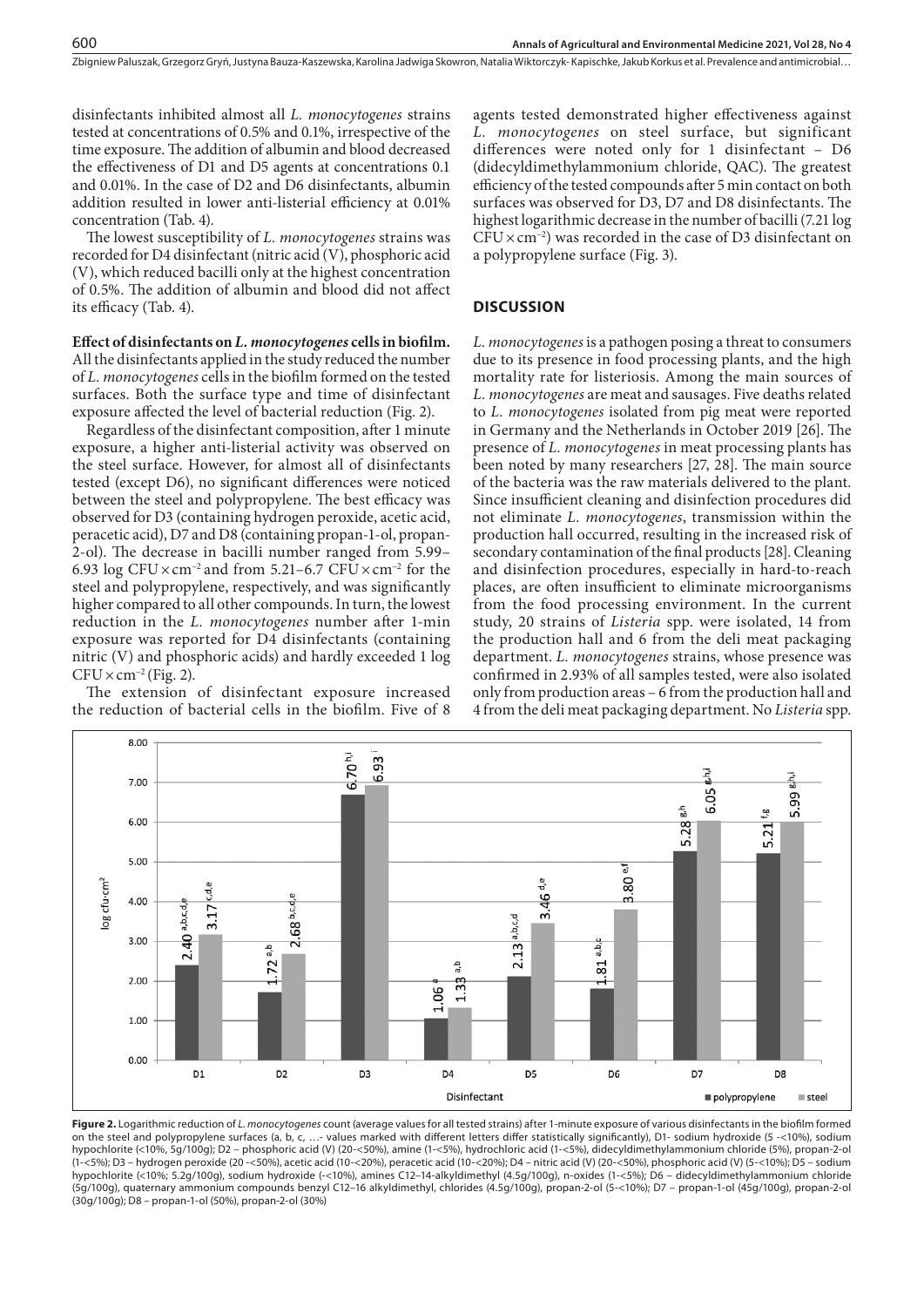

**Figure 3.** Logarithmic reduction of *L. monocytogenes* count (average values for all tested strains) after 5-minute exposure of various disinfectants in the biofilm formed on the steel and polypropylene surfaces (a, b, c, …- values marked with different letters differ statistically significantly), D1- sodium hydroxide (5 -<10%), sodium<br>hypochlorite (<10%, 5g/100g); D2 – phosphoric acid (V) ( (1-<5%); D3 – hydrogen peroxide (20 -<50%), acetic acid (10-<20%), peracetic acid (10-<20%); D4 – nitric acid (V) (20-<50%), phosphoric acid (V) (5-<10%); D5 – sodium hypochlorite (<10%; 5.2g/100g), sodium hydroxide (-<10%), amines C12–14-alkyldimethyl (4.5g/100g), n-oxides (1-<5%); D6 – didecyldimethylammonium chloride (5g/100g), quaternary ammonium compounds benzyl C12–16 alkyldimethyl, chlorides (4.5g/100g), propan-2-ol (5-<10%); D7 – propan-1-ol (45g/100g), propan-2-ol (30g/100g); D8 – propan-1-ol (50%), propan-2-ol (30%)

strains were not found in raw materials and final products during the study. In turn, Skowron et al. (2020) isolated 127 strains of *L. monocytogenes* from 6,000 surface swabs of poultry, pork and beef (2016–2018).

An important issue significantly affecting determination of the proper sanitary procedures, and thus the reduction of cross-contamination, is the assessment of genetic similarity between strains isolated within a processing plant. Martin et al. [29], analyzing 18 meat plants, detected persistent strains of *L. monocytogenes* (106 isolates) in the raw material, RTE products and food contact surfaces. In this study, RAPD-PCR confirmed the presence of the same genotype on the floor of the smokehouse at an interval of 2 months. *L. monocytogenes*  can persist in the food production environment even for a few years. This may be due to the permanent recontamination with the pathogen from the external environment or high survival of *Listeria* strains in the food processing plant. The survival in such an environment is frequently associated with an irregular structure of the surface (microslots, cracks), and the ability of bacteria to form biofilm [16, 28, 30, 31].

An effective disinfection procedure is based on the correct selection of a disinfectant, its concentration and contact time. Testing the antimicrobials action against pathogens begins with planktonic forms of bacteria. In the presented study, the best activity against planktonic bacteria, after 1 and 5 min contact, was shown by disinfectants D1, D2, D5 and D6. The increased time of the exposure resulted in a higher reduction of bacteria in the case of D4 and D7 agents. The high efficacy of sodium hypochlorite, the main component of D1 and D5, applied against both planktonic and biofilm forms of *Listeria*, was also noted by Cabeça et al. [32]. The positive correlation between antibacterial efficiency and prolonged time of disinfectant action has been confirmed by other researchers [33, 34].

In the present study, *L. monocytogenes* strains were isolated from the environment of a meat processing plant where residues of the production process, such as blood or meat juice, were present. The addition of blood to the growth medium reduced the anti-listerial action of the most disinfectants applied at low concentrations. Wiktorczyk et al. [35] noticed that a 20% addition of sheep blood significantly increased the number of bacteria from the biofilm. In contrast, Addeen et al. [34] reported that medium supplementation with the blood did not change the bacteria number. In the current study, the addition of albumin reduced the efficacy of sodium hydroxide and sodium hypochlorite (D1, D5) against planktonic forms of bacteria. Skowron et al. (2019) showed that in the case of higher availability of nutrients in the environment where the biofilm was formed, it was more sensitive to disinfection. In turn, Kyoui et al. (2016) showed that biofilm formed in conditions of increased availability of nutrients is characterized by greater resistance to disinfectants.The meat processing environment is rich in blood and meat imprint, and this aspect should be taken into account when selecting a disinfectant.

The biofilm structure makes the eradication of bacteria from such a community much more difficult than their planktonic forms [16, 36, 37, 38]. It has been shown (Smith and Hunter, 2008), that bacterial cells in the biofilm structure differ phenotypically from cells in the planktonic form, especially in the degree of resistance to disinfectants. The bacterial resistance to antimicrobials in biofilm might be even 10–1,000 times higher [39]. The biofilm formation affects bacterial resistance to stress factors, including the disinfectants used to limit microbiological contamination of the food processing environment, thereby becoming a serious problem for food safety [37, 40]. Resistance of biofilm to disinfectants varies depending on its structure, maturity,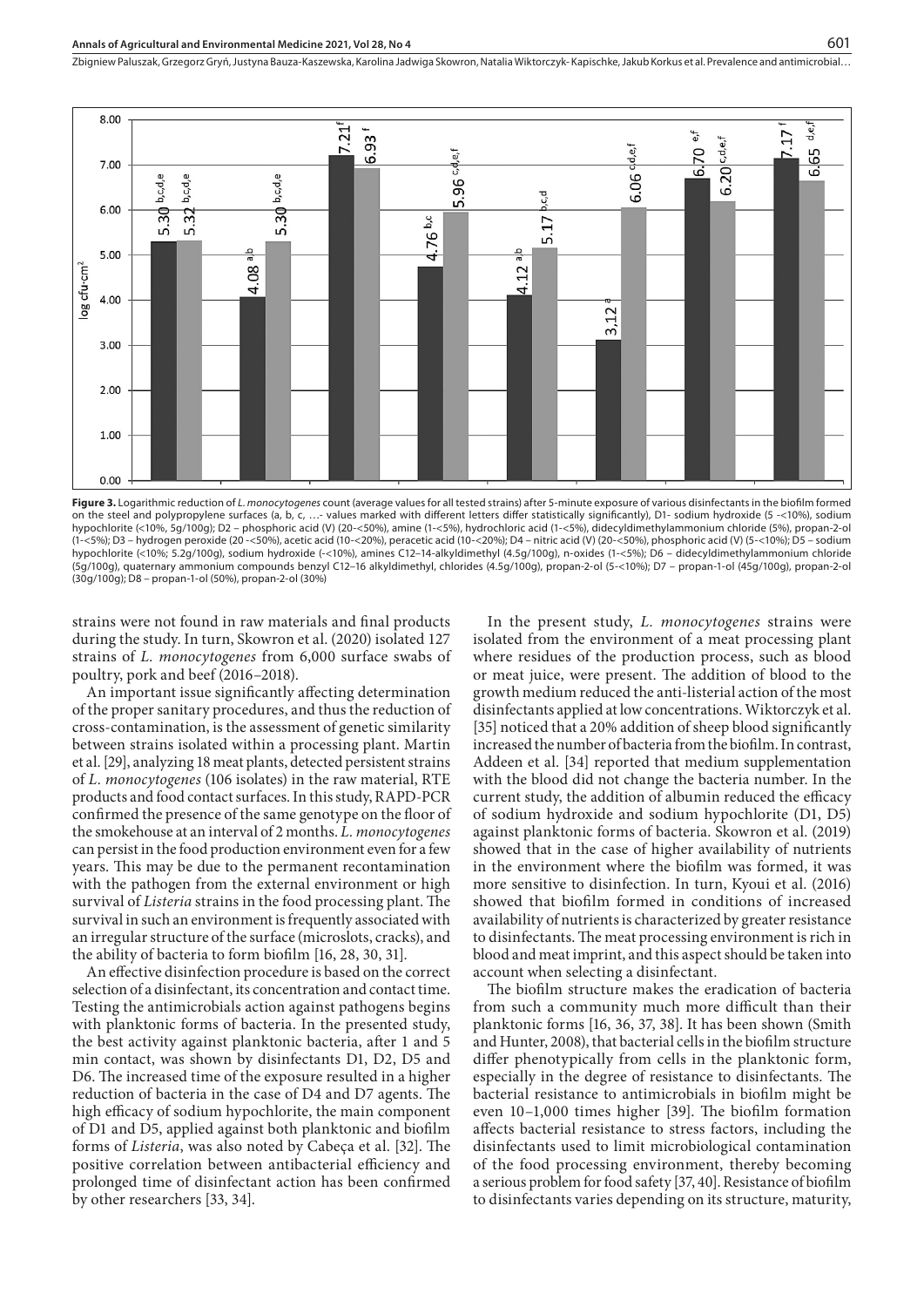and the surface type on which it is formed [4, 42, 43, 44]. Doijad et al. [17] found that *L. monocytogenes* is able to form biofilm within 24 hours on the majority of materials used in food processing plants, including stainless steel, polyethylene, polyvinyl chloride, glass and ceramics. In turn, Skowron et al. [21] noted the ability to form biofilm by *L. monocytogenes* on surfaces of rubber, stainless steel, polypropylene and aluminum foil after 24 hours. Poimenidou et al. [45] stated that the type of surface affects the formation of biofilm by *L. monocytogenes*. They showed that the average number of cells in the biofilm on the surface of polystyrene (5.6 log CFU  $\times$  cm<sup>-2</sup>) was higher than on stainless steel  $(4.7 \log CFU \times cm^2)$  [45]. Thus, biofilm synthesis plays an important role in bacteria transfer from the surface to food products [37]. In the present study, the highest efficacy against biofilm, formed on both stainless steel and polypropylene surface, was observed for agents containing hydrogen peroxide (D3). The reduction of bacteria number was 6.93 and 6.70 log CFU **×** cm**-2** after 1-minute application, and 6.93 and 7.21 log CFU **×** cm**-2** after 5-minute application, for stainless steel and polypropylene surfaces, respectively. This supports the research of Skowron et al. [46]. Earlier studies by Lineback et al. [47] and Zineb et al. [48] showed the effectiveness of these agents also against *Pseudomonas aeruginosa*, *Staphylococcus aureus, Staphylococcus warneri*  and *Staphylococcus sciuri* biofilms. Moreover, Boyce et al. [49] found a lower risk of recontamination of such treated surfaces compared to the use of quaternary ammonium compounds.

In turn, the lowest reduction in the *L. monocytogenes* number after 1 min exposure was reported for D4 disinfectants (containing nitric (V) and phosphoric acids). Similar results were obtained by Best et al. [50] which showed that phosphoric acid was ineffective against *L. monocytogenes.* The results of this study prove that for the majority of disinfectants the extension of time exposure increased bacteria elimination from the biofilm. Similar tendency observed Bas et al. [42]. In our study the greatest difference in the bacteria number reduction between 1- and 5-minute exposure was observed for the disinfectant D4 containing nitric and phosphoric acids, whereas the time extension did not influence activity of the agent D3. Hence, the extended action of disinfectants may reduce disinfection costs and limit the risk of food recontamination.

An important aspect is also the influence of temperature on the effectiveness of disinfection. The current study was conducted at room temperature. Similar results were obtained by Ren and Frank (1993), who obtained high effectiveness of benzalkonium chloride in combating the biofilm produced by *L. monocytogenes* at 21 °C. In turn, Skowron et al. (2019) showed that biofilm is susceptible to disinfectants with increasing temperature.

The person in charge of the cleaning and disinfection in the processing plant must take into account the prevalence of biofilm formation by microorganisms, its structure, and differentiated resistance to disinfectants. It is advisable to periodically change the active substance of a given disinfectant and checking its effectiveness.

## **CONCLUSION**

The research aimed at the possibilities of *L. monocytogenes* control and elimination in the meat production environment. The appropriate disinfection procedures adjusted to specific production conditions may effectively reduce the risk of *listeriosis* – one of the most serious food-borne disease. It is proven that the chemical agents commonly recognized as being effective, may not act on the resistant pathogens or the bacteria in biofilm [16, 38, 40, 44]. In turn, inefficient disinfection might lead to VBNC [viable but non-culturable] bacteria affecting the reliability of microbiological analyses during monitoring of the sanitary state of the production environment [51].

The study shows that for the majority of disinfectants the extension of time exposure increased bacteria elimination from the biofilm. Since the elimination of the biofilm structure is a problem of special importance for food producers, they should consider the prolongation of disinfectants contact time as an important factor reducing the risk of food recontamination.

Despite the fact that the presence of animal blood and meat proteins in the meat production environment appears to be natural, only a few studies have analysed the effect of blood or albumin on *L. monocytogenes* resistance to biocides used for disinfection purposes. The most novel and important findings in the study were that the addition of blood to the growth medium resulted in the reduction of the anti-listerial action of most of the disinfectants applied at low concentrations. The presence of albumin reduced the efficacy of sodium hydroxide and sodium hypochlorite against planktonic forms of *L. monocytogenes.*

The authors believe that the results obtained will enable meat producers to reduce significantly the risk of *Listeria* contamination in meat processing plants. Nonetheless, further studies on the effective eradication of this pathogen from food plants is of great importance.

## **REFERENCES**

- 1. Saraiva C, García Díez J, Fontes M, et al. Modeling the Behavior of Listeria monocytogenes in Meat. 2018; http://dx.doi.org/10.5772/ intechopen.79967
- 2. Shamloo E, Moghadam ZA, Nazari K, et al. Long Term Survival of Listeria monocytogenes in Stress Conditions: High pH and Salt Concentrations. J Res Med Dent Sci. 2018; 6, 96–100.
- 3. Gandhi M, Chikindas LM. Listeria: A foodborne pathogen that knows how to survive. Int J Food Microbiol. 2007; 113, 1-15.
- 4. European Union One Health. (2018). Zoonoses Report. (2019). https:// www.efsa.europa.eu/en/efsajournal/pub/5926 Accessed 15 February 2020.
- 5. Health Department of Republic of South Africa. (2018). Listeriosis outbreak situation report – 27/04/2018. WHO Country Emergency Preparedness and Readiness Technical Meeting Listeriosis Outbreak in collaboration with MoH and Partners. Johannesburg 19–21 April 2018.
- 6. ECDC. (2018). A long term (2015–2018) multi-country outbreak of L. monocytogenes ST6 resulted in 47 confirmed listeriosis cases and 10 fatalities.
- 7. CDC. (2019). Outbreak of Listeria Infections Linked to Deli Ham (Final Update).
- 8. Gómez D, Iguácel LP, Rota MC, et al. Occurrence of Listeria monocytogenes in Ready-to-Eat Meat Products and Meat Processing Plants in Spain. Foods, 2015; 14, 271–282. https://doi.org/10.3390/ foods4030271.
- 9. Dade-Robertson M, Keren-Paz A, Zhang M, et al. Architects of nature: growing buildings with bacterial biofilms. Microb Biotechnol. 2017; 10, 1157–1163. https://doi.org/10.1111/1751-7915.12833.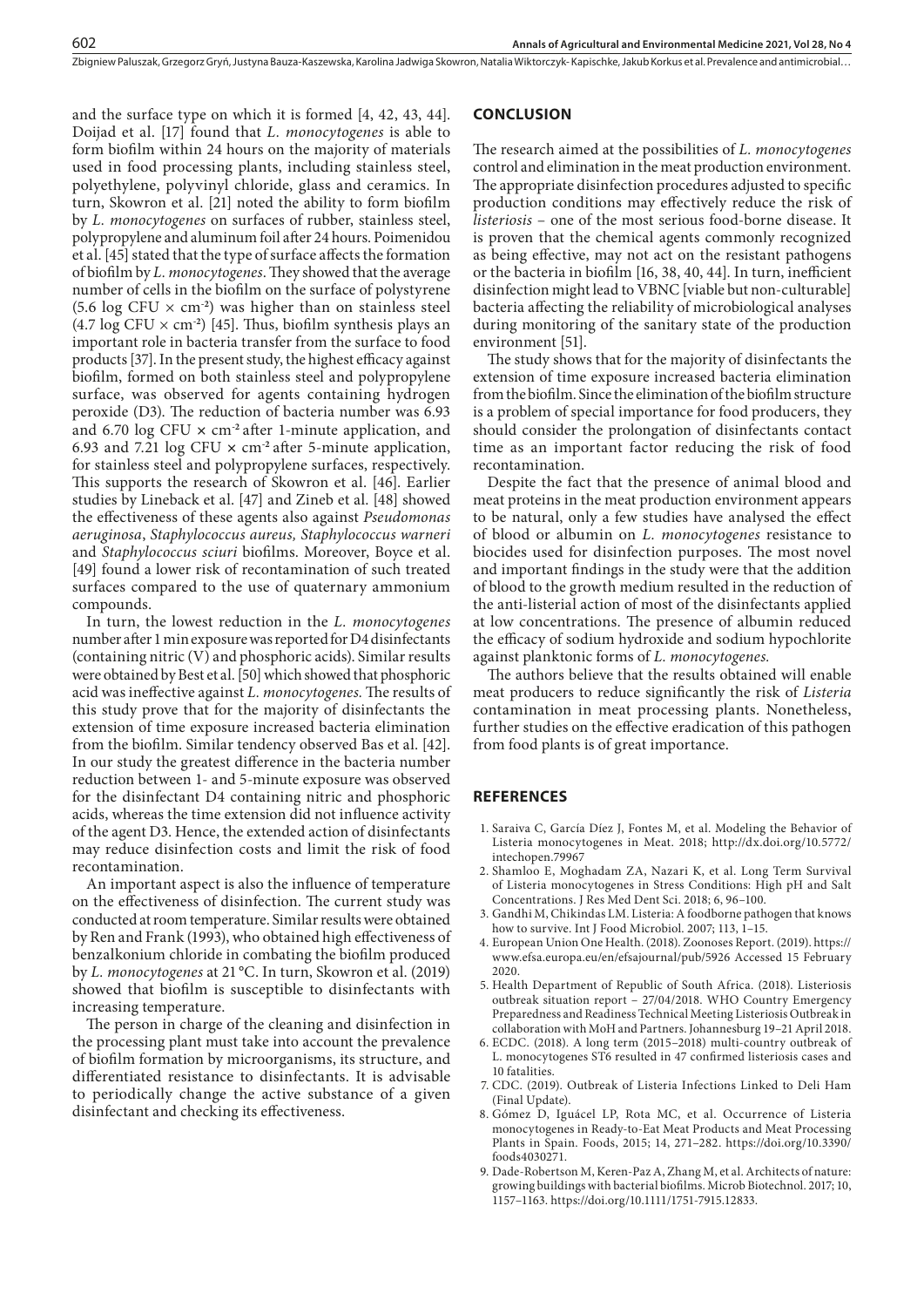- 10. Bridier A, Sanchez-Vizuete P, Guilbaud M, et al. Biofilm-associated persistence of food-borne pathogens. Food Microbiol. 2015; 45: 167–178. doi: 10.1016/j.fm.2014.04.015
- 11. Baranowska M, Chojnowski W, Nowak H. Disinfection in diary plants. Nauki Inżynieryjskie i Technologie. 2014; 4(15): 9–22.
- 12. Coughlan LM, Cotter PD, Hill C, et al. New weapons to fight old enemies: novel strategies for the (bio)control of bacterial biofilms in the food industry. Front Microbiol. 2016; 7: 1641.
- 13. El-Azizi M, Farag N, Khardori N. Efficacy of selected biocides in the decontamination of common nosocomial bacterial pathogens in biofilm and planktonic forms. Comp Immunol Microbiol Infect Dis. 2016; 47: 60–71.
- 14. Van Houdt R, Michiels CW. Biofilm formation and the food industry, a focus on the bacterial outer surface. J Appl Microbiol. 2010; 109(4): 1117–1131. doi: 10.1111/j.1365-2672.2010.04756.x
- 15. Li J, Feng J, Ma L, et al. Effects of meat juice on biofilm formation of Campylobacter and Salmonella. Int J Food Microbiol. 2017; 253: 20–28. https://doi.org/10.1016/j.ijfoodmicro.2017.04.013
- 16. Fagerlund A, Møretrø T, Heir E, et al. Cleaning and Disinfection of Biofilms Composed of Listeria monocytogenes and Background Microbiota from Meat Processing Surfaces. Appl Environ Microbiol. 2017; 83(17). doi: 10.1128/AEM.01046-17
- 17. Doijad SP, Barbuddhe SB, Garg S, et al. Biofilm-Forming Abilities of Listeria monocytogenes Serotypes Isolated from Different Sources. PLoS ONE. 2015; 10(9). https://doi.org/10.1371/journal.pone.0137046
- 18. PN-ISO 18593: 2004. Microbiology of Food and Animal Feeding Stuffs—Horizontal Methods for Sampling Techniques from Surfaces Using Contact Plates and Swabs (ISO 18593:2004) Polish Committee for Standardization.
- 19. PN-ISO 11290-1: 2017. Microbiology of the food chain Horizontal method for the detection and enumeration of Listeria monocytogenes and of Listeria spp. — Part 1: Detection method (ISO 11290-1:2017) Polish Committee for Standardization.
- 20. Leclercq A, Clermont D, Bizet C, et al. Listeria rocourtiae sp. nov. Int J Syst Evol Microbiol. 2010; 60, 2210–2214. https://doi.org/10.1099/ ijs.0.017376-0
- 21. Skowron K, Hulisz K, Gryń G, et al. Comparison of selected disinfectants efficiency against Listeria monocytogenes biofilm formed on various surfaces. Int Microbiol. 2018; 21: 23–33.
- 22. Park S, Jung J, Choi S, et al. Molecular Characterization of Listeria monocytogenes Based on the PFGE and RAPD in Korea. Adv Microbiol. 2012; 2: 605–616. doi: 10.4236/aim.2012.24079
- 23. Ozbey G, Hasan Ertas HB, Filizkok F. Prevalence of Listeria species in camel sausages from retail markers in Aydin province in Turkey and RAPD analysis of Listeria monocytogenes isolates. Irish Vet J. 2006; 59: 342–344.
- 24. Krzywicka H, Janowska J, Tadeusiak B, et al. Metoda określania stężeń użytkowych preparatów dezynfekcyjnych. Metoda nośnikowa. Warszawa: Wydawnictwo Metodyczne Państwowego Zakładu Higieny; 1993.
- 25. PN-ISO 1276:2000. Chemiczne środki dezynfekcyjne i antyseptyczne -- Ilościowa zawiesinowa metoda określania działania bakteriobójczego chemicznych środków dezynfekcyjnych i antyseptycznych stosowanych w sektorze żywnościowym, warunkach przemysłowych i domowych oraz zakładach użyteczności publicznej – Metoda badania i wymagania (faza 2, etap 1).
- 26. The Brussel Times: Five dead in listeria outbreaks in the Netherlands and Germany 2019. https://www.brusselstimes.com/all-news/belgiumall-news/71673/five-dead-in-listeria-outbreaks-in-the-netherlandsand-germany/. Accessed 15 February 2020.
- 27. Muhterem-Uyar M, Dalmasso M, Bolocan A, et al. Environmental sampling for Listeria monocytogenes control in food processing facilities reveals three contamination scenarios. Food Control. 2015; 51: 94–107. https://doi.org/10.1016/j.foodcont.2014.10.042
- 28. Zuber I, Lakicevic B, Pietzka A, et al. Molecular characterization of Listeria monocytogenes isolates from a small-scale meat processor in Montenegro, 2011–2014. Food Microbiol. 2019; 79: 116–122. https:// doi.org/10.1016/j.fm.2018.12.005
- 29. Skowron K, Wałecka-Zacharska E, Wiktorczyk-Kapischke N, et al. Assessment of the Prevalence and Drug Susceptibility of Listeria monocytogenes Strains Isolated from Various Types of Meat. Foods. 2020; 9: 1293. https://doi.org/10.3390/foods9091293
- 30. Martin B, Perich A, Gómez D, et al. Diversity and distribution of Listeria monocytogenes in meat processing plants. Food Microbiol. 2014; 44: 119–27. https://doi.org/10.1016/j.fm.2014.05.014
- 31. Buchanan RL, Gorris LGM, Hayman MM, et al. A review of Listeria monocytogenes: An update on outbreaks, virulence, dose-response,

ecology, and risk assessments. Food Control 2017; 75: 1–13. https:// doi.org/10.1016/j.foodcont.2016.12.016

- 32. Skowron K, Wiktorczyk N, Grudlewska K, et al. Drug-susceptibility, biofilm-forming ability and biofilm survival on stainless steel of Listeria spp. strains isolated from cheese. Int J Food Microbiol. 2019; 2: 75–82. htps://doi.org/10.1016/j.ijfoodmicro.2019.02.021
- 33. Cabeça T, Pizzolitto A, Pizzolitto E. Activity of disinfectants against foodborne pathogens in suspension and adhered to stainless steel surfaces. Braz J Microbiol. 2012; 43: 1112–1119. http://dx.doi. org/10.1590/S1517-83822012000300038
- 34. Aarnisalo K, Salo S, Miettinen H, Suihko ML, et al. Bactericidal efficiencies of commercial disinfectants against Listeria monocytogenes on surfaces. J Food Saf. 2000; 20: 237–250. http://doi: 10.1111/j.1745- 4565.2000.tb00302.x
- 35. Addeen A, Benjakul S, Maqsood S, et al. Chicken blood promotes growth of Listeria monocytogenes, Salmonella Typhimurium, Campylobacter jejuni and Pseudomonas aeruginosa in minced chicken during refrigerated storage. Int Food Res J. 2015; 22: 2619–2728.
- 36. Wiktorczyk N, Grudlewska K, Skowron K, et al. The effect of blood on the ability of biofilm formation by Listeria monocytogenes strains. Med Res J. 2018; 3, 28–31. doi: 10.5603/MRJ.2018.0005
- 37. Skowron K, Wałecka-Zacharska E, Grudlewska K, et al. Disinfectant Susceptibility of Biofilm Formed by Listeria monocytogenes under Selected Environmental Conditions. Microorganisms. 2019; 7: 280. doi: 10.3390/microorganisms7090280
- 38. Kyoui D, Hirokawa E, Takahashi H, et al. Effect of glucose on Listeria monocytogenes biofilm formation, and assessment of the biofilm's sanitation tolerance. Biofouling. 2016; 32: 815–826. doi: 10.1080/08927014.2016.1198953
- 39. Yun HS, Kim Y, Oh S, et al. Susceptibility of Listeria monocytogenes biofilms and planktonic cultures to hydrogen peroxide in food processing environments. Biosci Biotechnol Biochem. 2012; 76: 2008– 2013. https://doi.org/10.1271/bbb.120238
- 40. Pang X, Yuk HG. Effects of the colonization sequence of Listeria monocytogenes and Pseudomonas fluorescens on survival of biofilm cells under food-related stresses and transfer to salmon. Food Microbiol. 2019; 82: 142–150. https://doi.org/10.1016/j.fm.2019.02.002
- 41. Rodríguez-Melcón C, Riesco-Peláez F, García-Fernández C, et al. Susceptibility of Listeria monocytogenes planktonic cultures and biofilms to sodium hypochlorite and benzalkonium chloride. Food Microbiol. 2019; 82: 533–540. g/10.1016/j.fm.2019.03.020
- 42. Smith K, Hunter IS. Efficacy of common hospital biocides with biofilms of multi-drug resistant clinical isolates. J. Med. Microbiol. 2008; 57: 966–973. doi: 10.1099/jmm.0.47668-0
- 43. Mah TF, O'Toole GA. Mechanisms of biofilm resistance to antimicrobial agents. Trends Microbiol. 2001; 9: 34–39. https://doi.org/10.1016/S0966- 842X(00)01913-2
- 44. Hou J, Wang C, Rozenbaum RT, Gusnaniar N, et al. Bacterial Density and Biofilm Structure Determined by Optical Coherence Tomography. Sci Rep. 2019; 9: 9794. https://doi.org/10.1038/s41598-019-46196-7
- 45. Barbosa J, Grzybowski V, Cuppini M, et al. Listeria monocytogenes adhesion to food processing surfaces (boning knives) and the removal efficacy of different sanitizers. Ital J Food Sci. 2016; 28: 733–743. https:// doi.org/10.14674/1120-1770/ijfs.v109
- 46. Bas S, Kramer M, Stopar D. Biofilm Surface Density Determines Biocide Effectiveness. Front Microbiol. 2017; 8: 2443. doi: 10.3389/ fmicb.2017.02443
- 47. Reis-Teixeira FBD, Alves VF, Martinis ECP. Growth, viability and architecture of biofilms of Listeria monocytogenes formed on abiotic surfaces. Braz J Microbiol. 2017; 48: 587–591. https://doi.org/10.1016/j. bjm.2017.01.004
- 48. Russo P, Hadjilouka A, Beneduce L, et al. Effect of different conditions on Listeria monocytogenes biofilm formation and removal. Czech J Food Sci. 2018; 36: 208–214. https://doi.org/10.17221/199/2017-CJFS
- 49. Poimenidou SV, Chrysadaakou M, Tzakoniati A, et al. Variability of Listeria monocytogenes strains in biofilm formation on stainless steel and polystyrene materials and resistance to peracetic acid and quaternary ammonium compounds. Int J Food Microbiol. 2017; 237: 164–171.
- 50. Skowron K, Grudlewska K, Krawczyk A, et al. The effectiveness of radiant catalytic ionization in inactivation of Listeria monocytogenes planktonic and biofilm cells from food and food contact surfaces as a method of food preservation. J App Microbiol. 2018; 124: 1493–1505. https://doi.org/10.1111/jam.1371
- 51. Lineback CB, Nkemngong CA, Wu ST, et al. Hydrogen peroxide and sodium hypochlorite disinfectants are more effective against Staphylococcus aureus and Pseudomonas aeruginosa biofilms than